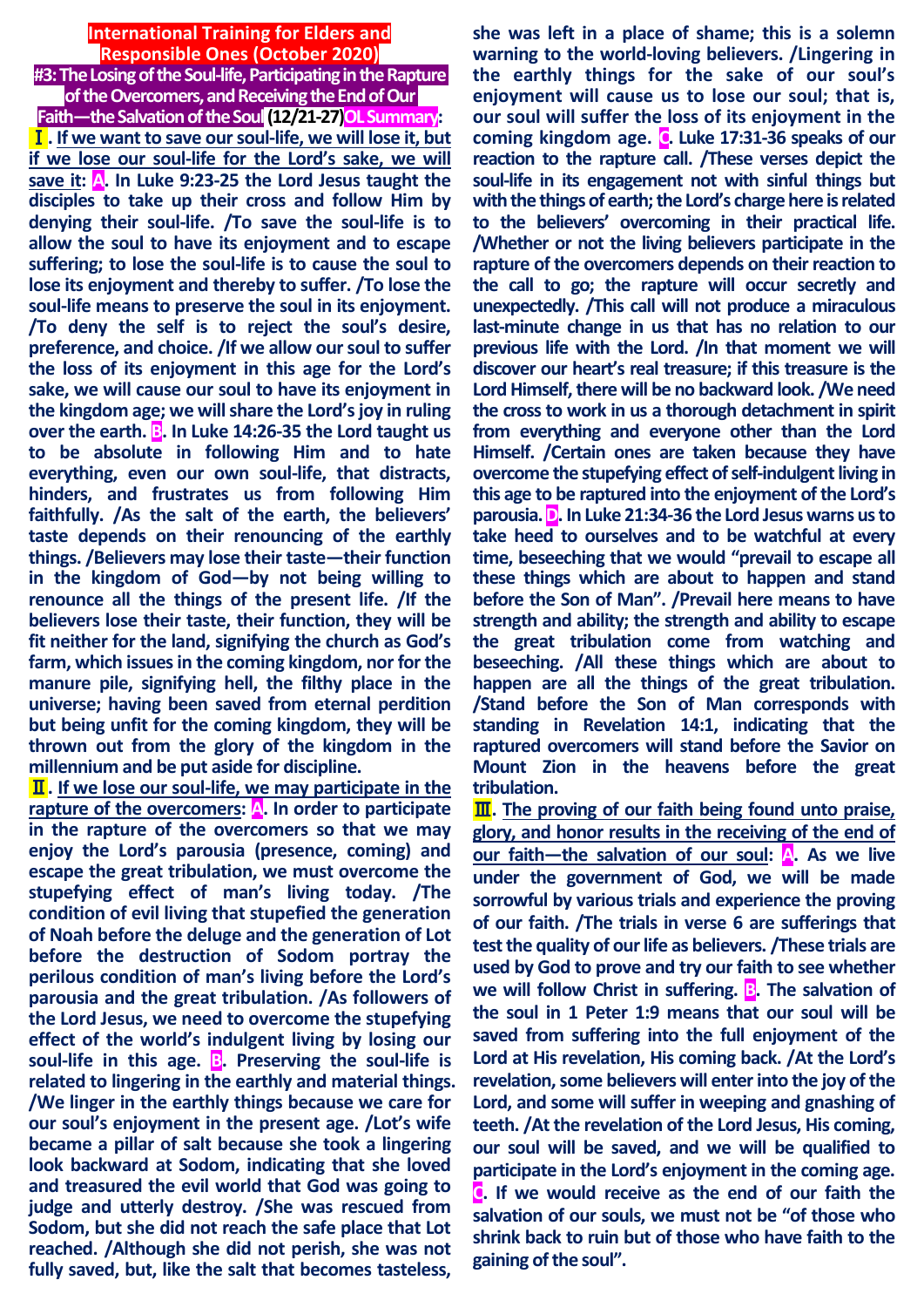# CP1:"The ultimate two choices" toward you: Deny your soul life to follow the Lord or Save your soul life to follow yourself

OL1: In Luke 9:23-25 the Lord Jesus taught the disciples to take up their cross and follow Him by denying their soul-life. Luke 9:23 And He said to them all, If anyone wants to come after Me, let him deny himself and take up his cross daily and follow Me. 24 For whoever wants to save his soul-life shall lose it; but whoever loses his soul-life for My sake, this one shall save it. 25 For what is a man profited if he gains the whole world but loses or forfeits himself? OL2: In Luke 14:26-35 the Lord taught us to be absolute in following Him and to hate everything, even our own soul-life, that distracts, hinders, and frustrates us from following Him faithfully. 14:26 If anyone comes to Me and does not hate his own father and mother and wife and children and brothers and sisters, and moreover, even his own soul-life, he cannot be My disciple. 34 Therefore salt is good; but if even the salt becomes tasteless, with what will its saltiness be restored? 35 It is fit neither for the land nor for the manure pile; they will throw it out...

The choice is yours. If you prefer to have your enjoyment today, you are free to do so. But if you save your soul in this age, be assured that you will lose it when the Lord comes back. He will tell you that because you have enjoyed your soul so much, now is the time for you to lose it. Which do you choose—to lose your soul today and gain it tomorrow, or to gain it today and lose it tomorrow?

Suppose the brothers living in a brothers' house have seen the vision concerning Christ and the building of the church. They realize that the Lord desires to recover the church life for His economy. However, ...because of a discouraging situation, some of the brothers may consider moving out of the house. But if they move out, they will be saving their souls to have an easy way for themselves. One brother may actually move from that house to another house, where, after a few weeks, he learns that the situation is the same. Then he moves to a church in another part of the country….When he arrives in the new locality and moves into a brothers' house there, he finds the situation even worse than the one he left. At this point, disappointed with the church life, he may decide to leave the church entirely. If he does this, he will be saving his soul to the uttermost.

### Application to New ones and Youth/College students

As a new one or a young person, you have already believed into the name of the Lord Jesus, have been joined to Him, and have been saved. Therefore, you do not have to worry at all about perishing in the lake of fire. The problem now is how you live the church life, and whether you are going to be an overcoming Christian or a defeated one. In the Millennial Kingdom after the church age, this will determine whether  $\Box$ you will enjoy and reigh with the Lord for 1000 years,

or ❷undergo severe training in darkness for 1000 years. There is no other choice. Please understand well that there is no third choice. Don't be foolish and waste your time thinking that you can create your own third choice. Jesus is Lord, and neither you nor I are Lord. He is presenting you with the "ultimate two choices".

Next, let us look at this ultimate two choices with you. The definition of an overcomer is not the one who is joining the meetings. Of course, one who does not come to a meeting cannot be an overcomer. Because the goal of God's economy is building up of the church, the Body of Christ, so an individualistic Christian cannot be an overcomer. In order to become an overcomer, please carry out the following two matters:  $\Box$  Carry out the church life and enjoy Christ as your life.  $\sqrt{2}$  Crucify the enjoyment of the soul life and make Christ as your person. In order to reach  $\bullet$ , you must first carry out  $\bullet$ .

To find God, you must come to Christ, for God lives in Christ, and outside of Christ, there is no God. Christ is the mystery of God. Furthermore, the church is the mystery of Christ, and Christ is in the church, in the Body of Christ. Briefly, in the church life, please enjoy Christ as life with the saints. A normal church life includes personal fellowship with the Lord. You should talk to the Lord privately. For example, when you feel weak, you may honestly say, "Lord, I don't love You that much". Then the Lord will say, "I love you with an everlasting love". When you talk with the Lord, He will dispense Himself into you. Then you can love Him back with His love, and can say, "I love You, Lord Jesus.

Next, you must crucify your soul, lose its enjoyment, and become an overcomer. It is not to follow your own preferences, thoughts, and senses, but to make all decisions with Christ as your Person. This is the testimony of an overcomer that the Lord requires in His recovery.

A brother's testimony: When I was a college student, I preached the gospel to all the members of the club activities, but I had a hard time with one of my friends and secretly thought, "I don't want him to get saved". One day, he said, "All themembers have become Christians except me, so I'm next in line. But I will never believe." I immediately repented and prayed, "I confess the sin of my wrong decision. Please save him." When I visited him, he suddenly insisted on taking a bath even though it was daytime. Feeling the need for the cherishing for the sake of the gospel, and denying the feeling of "dislike" in my soul, I followed him to the big public bath in the dormitory and washed his back. He was very happy. After that, he was also saved, and all six friends in the club were saved.

Prayer: "Oh Lord Jesus, I have seen that You are presenting me with the 'ultimate two choices'. In order to be an overcomer, I must first enjoy Christ as life in the church life, and then crucify the enjoyment of my soul life and make Him my person. Let me honestly open to the Lord, receive dispensing from Lord, deny my feelings, and follow Him. "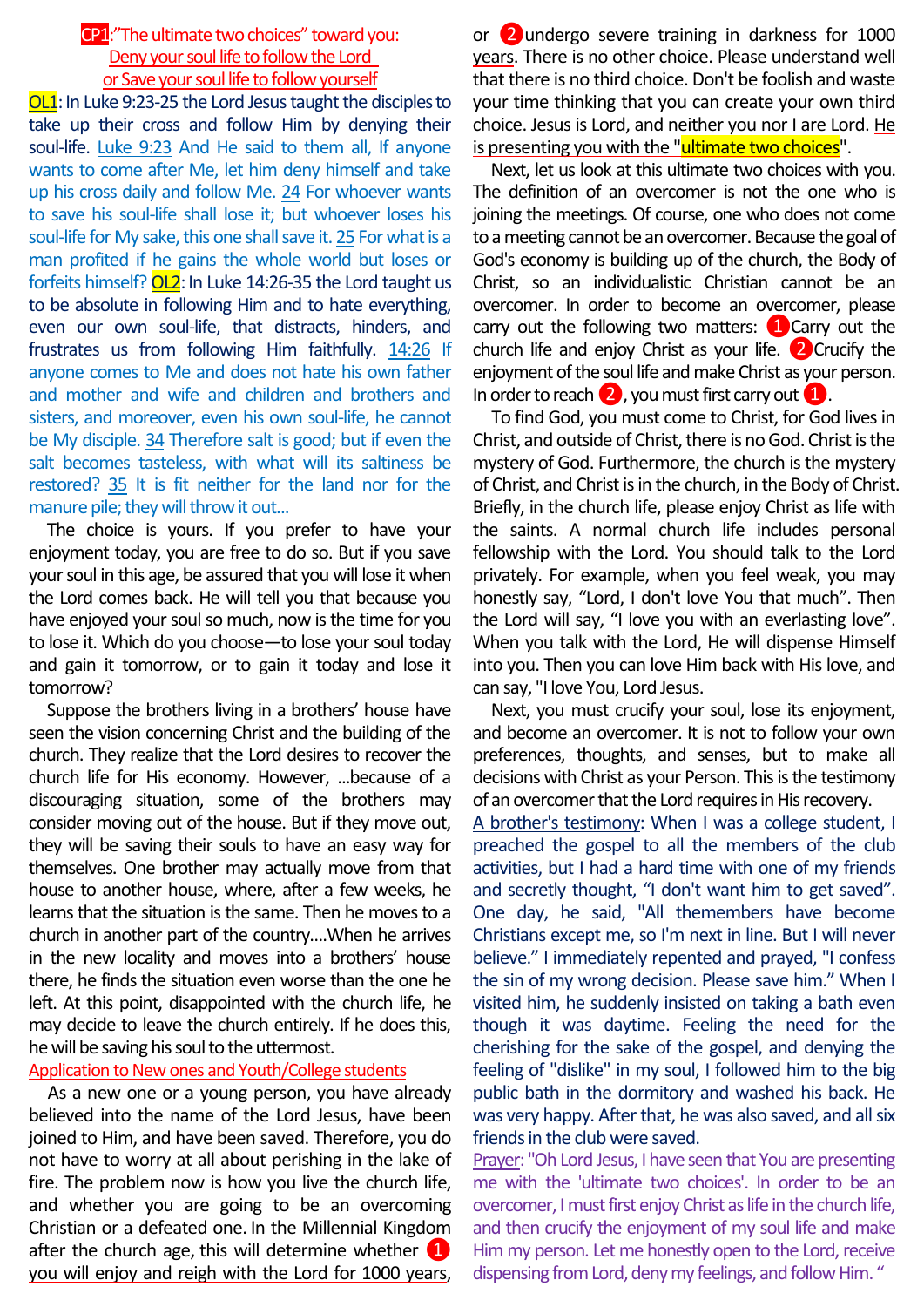#### CP2: You have ability to become an overcomer and be

raptured before the great tribulation and stand before the Lord **OL1**: Luke 17:31-36 speaks of our reaction to the rapture call. These verses depict the soul-life in its engagement not with sinful things but with the things of earth; the Lord's charge here is related to the believers' overcoming in their practical life. The rapture will occur secretly and unexpectedly. This call will not produce a miraculous last-minute change in us that has no relation to our previous life with the Lord. In that moment we will discover our heart's real treasure; if this treasure is the Lord Himself, there will be no backward look. We need the cross to work in us a thorough detachment in spirit from everything and everyone other than the Lord Himself. Certain ones are taken because they have overcome the stupefying effect of self-indulgent living in this age to be raptured into the enjoyment of the Lord's Parousia. Luke 17:32 Remember Lot's wife. 33 Whoever seeks to preserve his soullife will lose it, and whoever loses it will preserve it alive. 34 I tell you, In that night there will be two on one bed; the one will be taken and the other will be left. 35 There will be two women grinding together; the one will be taken but the other will be left. OL2: In Luke 21:34-36 the Lord Jesus warns us to take heed to ourselves and to be watchful at every time, beseeching that we would "prevail to escape all these things which are about to happen and stand before the Son of Man". Prevail here means to have strength and ability. Luke 21:34 But take heed to yourselves lest perhaps your hearts be weighed down with debauchery and drunkenness and the anxieties of life, and that day come upon you suddenly as a snare. 36 But be watchful at every time, beseeching that you would prevail to escape all these things which are about to happen and stand before the Son of Man.

The words "grinding" in Luke 17:35 and "in the field" in Matthew 24:40 signify working for a living. Although the believers should not be stupefied by the necessities of this life, they need to work for a living. Any thought of giving up proper work for a living is another extreme of Satan's tactics.

Whether or not we shall be raptured before the great tribulation and be taken away to meet Christ on the throne does not depend on Him. It depends on our watchfulness and on our praying in a particular way.

We should prevail to escape, prevail to be kept away from the great tribulation….This is to be raptured to stand before the Son of Man on the heavenly Mount Zion. Then He will begin His parousia with us. When He leaves the throne to come back to earth, we shall be with Him. How exciting that will be!

### Application to business person/graduate students

At the end of this age, right after the Lord's coming (Parousia), three and a half years of great tribulation will begin. And at the end of the great tribulation, the Lord will come back openly and set up the Millennial Kingdom. The great tribulation is the unprecedented great tribulation, including the supernatural calamities. The Lord will cause the overcoming ones escape from the great tribulation and rapture them to heaven.

Matt. 24:21 For at that time there will be great tribulation, such as has not occurred from the beginning of the world until now, nor shall by any means ever occur. 29 And immediately after the tribulation of those days, the sun will be darkened, and the moon will not give its light, and the stars will fall from heaven, and the powers of the heavens will be shaken.

To keep the soul life is related to remain in the earthly and physical things. Our remaining in the earthly matters is due to our caring the enjoyment of our soul in this age. The reason Lot's wife became the pillar of salt was that she stopped to look back Sodom. She loved and treasured the evil world which God judged and was about to destroy thoroughly.

You as a businessperson, should overcome the stupefying effect in this age including the love of money in the midst of the practical life of work which is grinding or being in the field. Please notice that Luke 21:36 says "prevail to escape all these things which are about to happen and stand before the Son of Man". "Prevail" means you have strength and ability to be an overcomer. And the strength and ability to escape the great tribulation come from being watchful and praying.

Please declare by faith as follows, "I am able to be an overcomer in Christ through prayer". God is not requiring you what you cannot do. Christ who indwells in you has ability. Your need is to read the Word in the Bible, believe the Word and cause the indwelling Christ grow by praying according to the Word. In the practical environment of your office or laboratory, call on the Lord's name unceasingly and practice short prayers and train yourself to be one Spirit with the Lord.Prayer1:"Oh Lord, Amen, Hallelujah! I can do all things in the Lord. I have ability to become an overcomer. Amen!"

The more you pray to be an overcomer like this by faith, the more you come out of culture and make Christ your person and able to be an overcomer.

2 Cor. 4:13 And having the same spirit of faith according to that which is written, ``I believed, therefore I spoke,'' we also believe, therefore we also speak,

FN"spirit of faith": The spirit of faith is the Holy Spirit mingled with our human spirit. We must exercise such a spirit to believe and to speak (pray).…Doubts are in our mind.

Prayer2:"Oh Lord Jesus, when I work diligently at my office or laboratory, let me call on the Lord's name unceasingly and practice short prayers. Let me overcome being stupefied by the love of the money or anxieties of the living. Let me pray by exercising faith, come out of culture, make Christ my person and become an overcomer. Amen!"